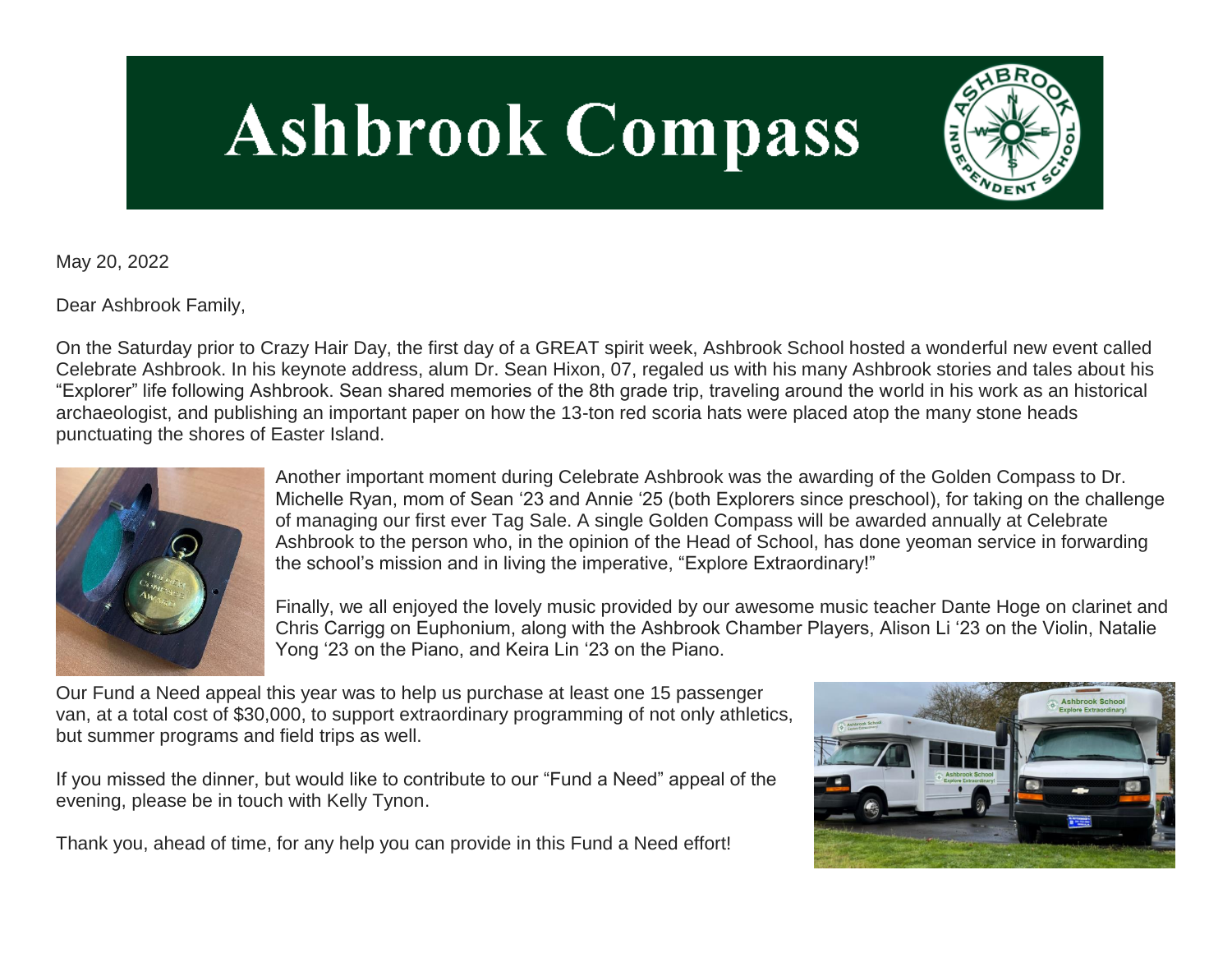## Warm Regards, Doc

Dr. Christopher A. Schoberl Head of School



*P.S. I need your help with the bunnies this summer. Would you be willing to clean their enclosures, feed, and water them on Friday, 7/1?*

*If so, I can show you how to do this ahead of time. Please be in touch with Doc if you'd like to offer a hand. THANKS!*

**Next Week: May 26** -- Super-Secret Fun Day **May 27** -- Teacher In-service Day; No School -- Enjoy the 4-day weekend!

# **Upcoming Dates:**

**May 30** -- Memorial Day; No School **May 31** - June 3 -- Festival of the Arts **June 1 --** PTO meeting via Zoom MOVED to June 8 **June 1** -- Parent Connection Night; Paint 'N Sip **June 2** -- Festival of the Arts concert at 5 pm

# **[School Year Event Calendar](http://link.mystudentsprogress.com/ls/click?upn=n7jYKe39nC4PrVAw2BzaOolgU5XUleaJ61qfvNJxTW3uoi8RFzNYUfSc1qXdqajA34djZWrxIBJBxzp2whbybvqIYp3dDOkCDgKesziBdCm1u7J5UB6bwQicng-2BhFj8jm5vDG0tBEB0sO-2FO3RXilW-2Fyp9W-2FiOEy5z5Ly7SL9uA5fNXWlhw6YU3GHHA8lAxIkH010_1PndbFfBoQGSZbxwXHHEexw3B2F0fG-2BUmuXm6a-2BX-2BztzRWinYGK2xaF9ROBgSWJWfreDQGxiyZ0h69di7Syj9fcpgwIvmWQBKKZQHgKqtppspg0ZPr4ahy6hRngtv3bi4QHv-2FKAdqsmCkAlpv8IDEVifrYE7bVMnEROZAlWzpmuj0qmvC62YynwbkIpPcWEfEjF19n-2BCtg86ukOp3JFYRKByAJJpA3F5rO4SwrPCtxt4A3Cs8gkX3gx5gEXJhAtpUa-2F3AnwPS3awNcj-2Fpx0RvWyHc6nJEoAzHSPNsPnbdap5Y17iRw5GVVPzEtiDzjnlJbu5fhuzvk-2BbWtD5VGboHwKrLIyE5h9OF5YFB4DlYgmNXVTWdONq4uj9d-2Fs7-2BFdPBZyIx8P-2F-2FPLA8KZ8jweEA4Isy4Lj74G4ccYSBdx1YFV4pYEihiQOLQK-2FmnSt2tW9)**

**[Family Volunteer Opportunities](http://link.mystudentsprogress.com/ls/click?upn=VpBe6Z9t6RkEC4qAoQCerkRqVNRJCi4SE2bZPjoSvlxSlLFpfnUYhuutAutUGnBh84nj-2BJvhJlx1K1dJMDDqBY1qLZ1O0nCcHebienBZj-2BKxsXBin-2FugM50Q-2FqN8cLG3Urd1ZQzGcMWtkFleXRzacA-3D-3Daz6j_1PndbFfBoQGSZbxwXHHEexw3B2F0fG-2BUmuXm6a-2BX-2BztzRWinYGK2xaF9ROBgSWJWfreDQGxiyZ0h69di7Syj9e0xc4bGCKqnIFMT-2BwPQz5M81bKNfLGh8Ovb8ZdRC13vnhyHC3RgPFD00O4tmrqTdmDU41UbnnJovhJ-2B5W-2FpKd0pyroYdDr1ZRGSWNHmMMdPh01Y0vsvYLVCfsuOELoW-2FWkQYb5-2BLLsRqdnkkA13mQnkGqLNUdN8uPbuqB1psok6CChm4kk44zOvAURYoEtTsAMIncJSls7JeKsk3CQcwIYmmshGKR8ciXMCm0ItJdr-2F40p2fZ-2Bvg1cVRs-2BElo4acsvnUn-2FrwgbzzfhTiGy2ZOuM0ayYasK1TmjC1x9yVzR4K6NgwEPXJowxF6onC01MNfZtkCiZV9SUmCBYaGoyZLyiwz9Hii5Rv10QdSI1Kjqc) -- 9 opportunities available!**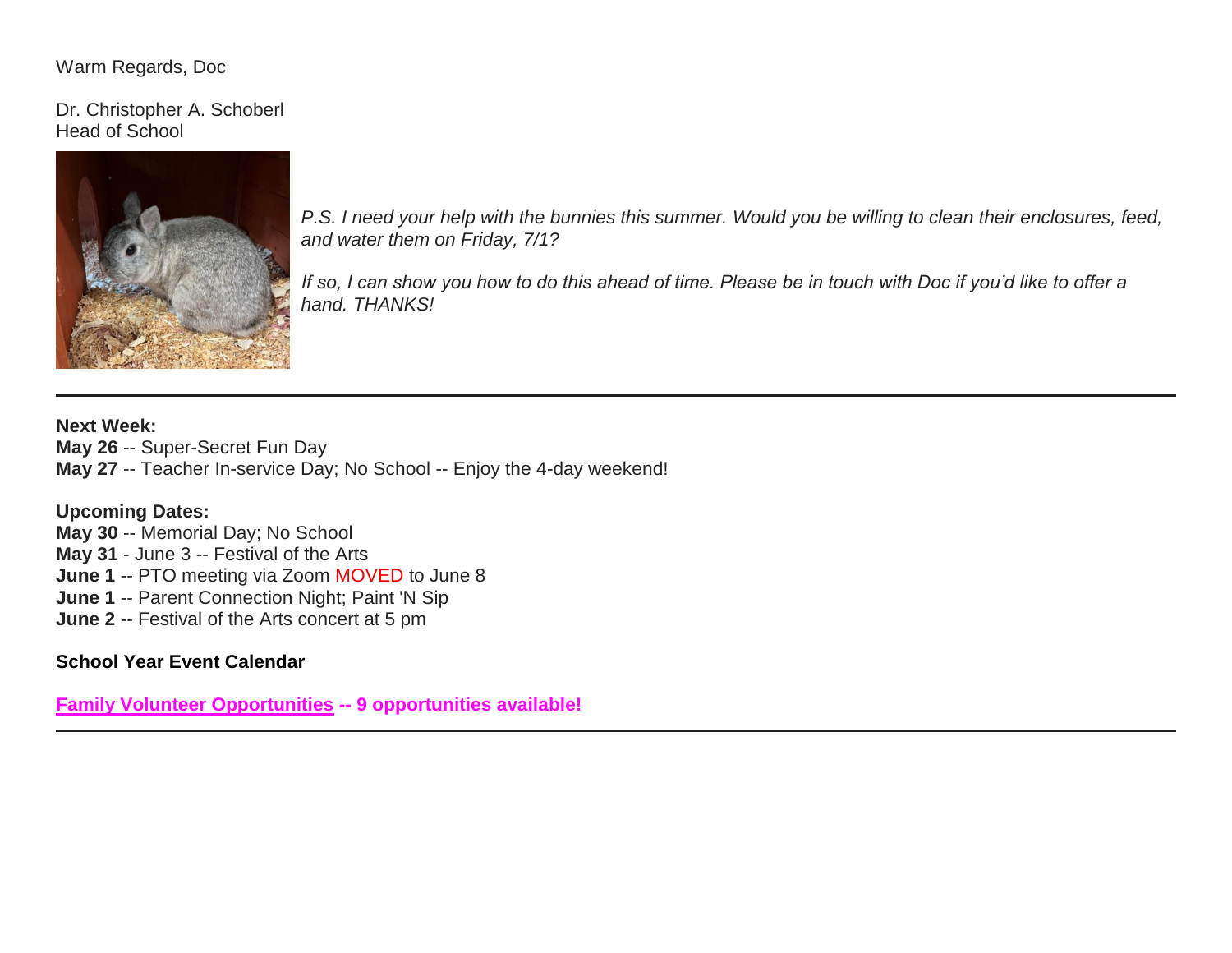# **It's School Play Weekend!**



Ashbrook produced and filmed TWO plays this spring, and this weekend your family can watch together from the comfort of your own living room! A suggested donation of \$10 through our website will provide you access to both shows through Sunday. Share this with your out-of-town family and friends because they can watch the plays this year as well!

# **SHHHHHHHHHHHH! Super-Secret Fun Day**

As a reminder, we have a super-secret special surprise scheduled for your children on 5/26.

Students in Grades 4-8: Science, Engineering & Art Day with the Corvallis Knights baseball team. Students in Grades PS-3: a bouncy obstacle course during PE and a visiting nature show.

For those of you with children walking to OSU for the game, kindly take a look at the weather for the day and dress them accordingly. Please also send them to school wearing good walking shoes, maybe wearing a raincoat, and carrying water, lunch if you did not order the bag option via the permission slip, a snack, sunscreen, and a hat. We will be gifting them an Ashbrook string bag so they will have a place to put it all and carry it to the game.

*Speaking of the Corvallis Knights game* . . . Would you be interested in attending the Knights game as a chaperone from 9 am to 2 pm? Lunch would be provided (including baby carrots, apple slices, H2O and a sandwich). If you can join us, please email Doc by the end of the weekend with your sandwich choice indicating wheat or white; turkey, ham, or hummus; and cheddar, provolone, or Swiss. We are still hoping we can pull this all off without spilling the beans, but it may be impossible at this point, so just do your best.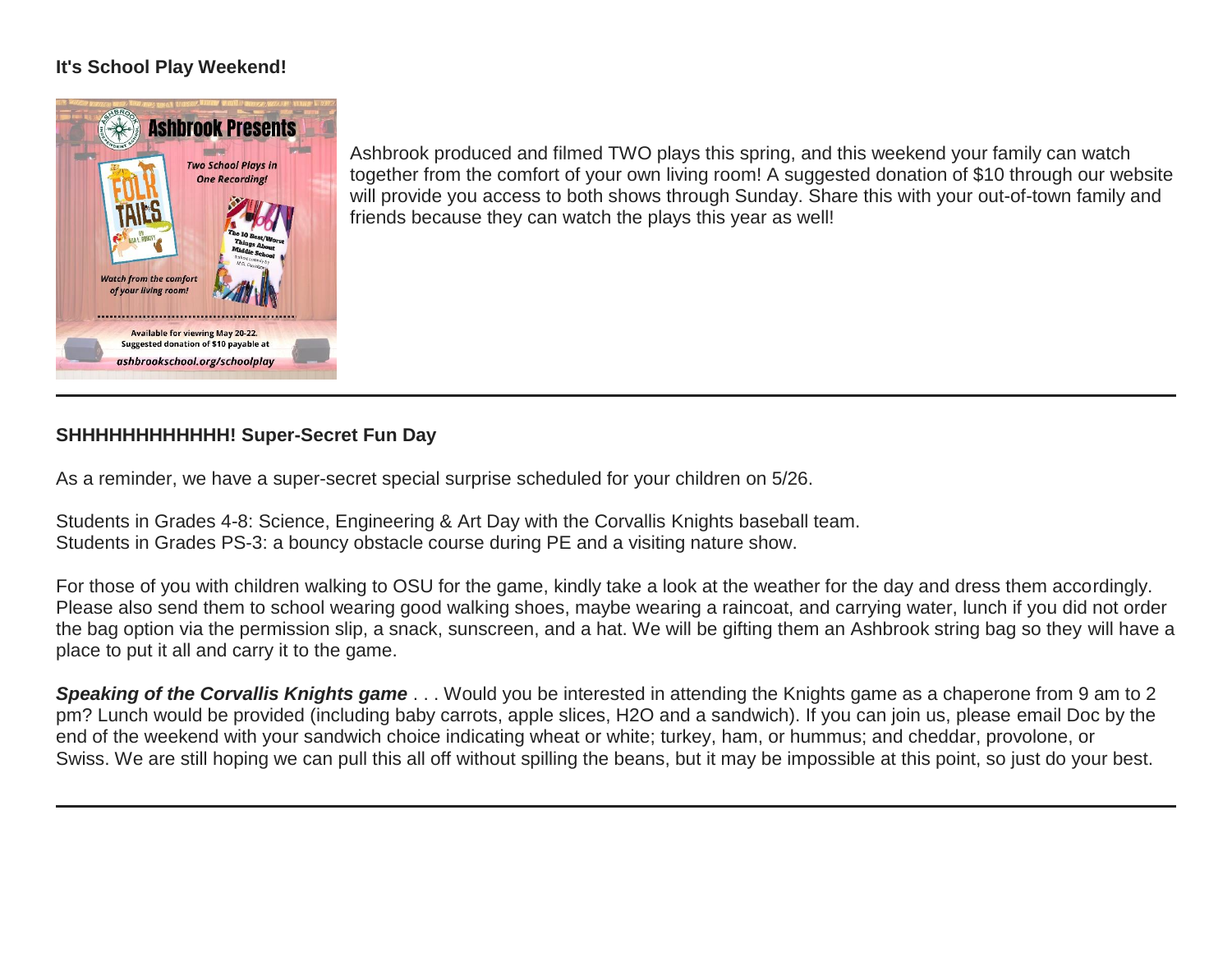**The Chinese students have been learning about restaurants, food items, and menus, and the lessons culminated in Hot Pot cooking earlier this week. Ashbrook Founders Dave and Cecilia Gore happily joined in the fun and yumminess!**



### **Explore Summer! at Ashbrook**

Do you Know Someone Looking for a **[GREAT Summer Program](http://link.mystudentsprogress.com/ls/click?upn=5XDbAd9r0ovG7GZusFBG8PaUF78UqItDelTGdwk7Y5Z6snw4T29-2Bxfvechik02zNNjHskFAbqBwE5Be3mTfInPLSoC-2BecC4phoAA3XU5fdU-3Drhgn_1PndbFfBoQGSZbxwXHHEexw3B2F0fG-2BUmuXm6a-2BX-2BztzRWinYGK2xaF9ROBgSWJWfreDQGxiyZ0h69di7Syj9XZP3xxc67qYfCvG1H5ScLxCQOPHN3K16TziScubmaGdcbNFV0HOmfC0Vbi3T0-2B2zCys1jtggau-2Fx8tGkFNRhBmAqSmuY0277L2QElOVd72bSIrSX9xt0ESae-2F0pANOOXxmnKnQHFEEBHubm4dlaGqNhowBFMhBfFH1fw5JXeqwnYN24lM4-2BarZgrGLCTESAg3eaNyf8joOasY-2FoeGpBuxJ29rMWPBz8bZyrupEXSaVgrr-2BE79rbD6Q3WZZ1LtqAED-2BkM0RQ-2FT4az7fksu8WpkXFGNrqPWNnVOli8416jWgM4-2FclHpM0xDCgOA4P2wn2uCA-2FHTQkOSxuOT9zl713O9lwEPTvjNdxy-2B-2FebgdBrFtf)** for their Kids?

Ashbrook is offering some fabulous opportunities this summer, but they are quickly filling up, so kindly forward this information to those you think would be a great fit.

Preschool through Second Grade **[Young Explorers Camp](http://link.mystudentsprogress.com/ls/click?upn=VpBe6Z9t6RkEC4qAoQCeri-2FFFh7llDqKppeMq4GAyjRWQxckQw26M-2Bv6Io9sYjjzXOIN5ZIds9Ob3TQmfoH2ncGNLLBWd0pMWPKzPhseZReJGUsRjtp2PzuvOl7hWImQlb707JBk4fsYMmls344zZg-3D-3DqRaQ_1PndbFfBoQGSZbxwXHHEexw3B2F0fG-2BUmuXm6a-2BX-2BztzRWinYGK2xaF9ROBgSWJWfreDQGxiyZ0h69di7Syj9YfMPD1XDXObJMivfxcLgaz2h3EGO-2FO6O9v-2FJ6EsmFflaV7fMkIJ5ZnZKaeyZaeV5ltruZy4MH6yKrRvrBzDe8R1HSJP4BejW3YBg4vbrXWIWTx0aCoW7p4ExmNOhQFVryGVrPVJKn9yrdfvC6r-2ByID-2Bkw2QOzKktEvoL6BNDFF4RQbE19fqgCU906EjJNcP-2BN-2BKy7vSk6xpZU7R-2FLeF4fJJ-2FD0UuffweTJcPUHxyzNEeXRAJbUpM4saW5jhW8-2FOoHv7C9GmCEU-2Bl9VQi650MmDJA2tJtd93u6obm08qTQ0tpFK2N7pFux7yCzmGUeMdV3VIdVaeS1zwXUMqAG5vG5-2BAMFlUUfcYBvDKa4qAaTvT)**: Six weeks of fun, exciting, and educational programming, Monday through Friday, 8:30-3:30 (July 11th-August 19th) on the beautiful campus of Ashbrook School. Week 3 is FULL and we have started a wait pool. **[Reserve a spot for your student](http://link.mystudentsprogress.com/ls/click?upn=XkPBlp9GNU3xVxREosAX9ZloBmuSz7rYauHLv2bAezXJatPawtKENVoaHu28nHndWdkV_1PndbFfBoQGSZbxwXHHEexw3B2F0fG-2BUmuXm6a-2BX-2BztzRWinYGK2xaF9ROBgSWJWfreDQGxiyZ0h69di7Syj9XQpqyA-2B6Zd-2Fmhtl2oI128YYjEvE2HsZvkZZmzmWbPWdX3Zj7FXk5uNBiRB-2B9yZ0txwoVm-2BVnGhiRiavcBjADAhkkWmNdssTns0fQJZWLuAXytkOvkwyQEIQoMMihsZ32ElQSrRGC3T1rhbPH1-2B77T4XUQGWK70XLu-2FWvar7Wdquq76T-2BiWToEObmveUiBZaP1lZQ-2F7UKzyLK69ziDhcKXewfDPCt7C9C1KuDXNZbzImzCARbFMnhasaGa22q1gwqQutvTcqMgqtpz2Nw-2Bqx9O-2FgeOnZIQ-2BrDB6aIHBQF03h8NWqFO0kExCrttSfxh6rO1Efhqs5ekVdG0Rr8u232e9eNlwEH76pBYmMghGmnACl)** ASAP.

Third Grade through Eighth Grade **[Explore Summer Program](http://link.mystudentsprogress.com/ls/click?upn=VpBe6Z9t6RkEC4qAoQCeri-2FFFh7llDqKppeMq4GAyjRWQxckQw26M-2Bv6Io9sYjjzWHEwVegbryXLLRIeH6nKxK4bIPKulG9eqNoq4Y35z3Cg4TqlJ5SeoEFYuRuX2LYuerreJGvCS5ZfISkE-2BnjMEw-3D-3D0Yvk_1PndbFfBoQGSZbxwXHHEexw3B2F0fG-2BUmuXm6a-2BX-2BztzRWinYGK2xaF9ROBgSWJWfreDQGxiyZ0h69di7Syj9Q0oxMzf9pTF4rKLL2y-2FvTBeX4YpBAUMTs11SE2STCbmWwXiLrAka7Hzv9CxkzmUGBiMizWKNiyTIL0F0yBYsyVvclkMfanxL5B3odqFOGwj5VOONRqVdDIn0STuVxHUtiePS0F96Akvb7PZg2S1ZwMArnCeIZAaSUt-2B-2BerVMlLGp4-2BbpXh7KvfmTM6c8gsrGBg-2BAZrEJPsNGCtqkuP19-2BlmRTFixoAY1Dndhc9QOfMD53CbPSP7b3iqAXndO3offYm8X1CN8s4KIx86X7IehsBQRQDYv-2Bfu-2FgTaWx6xYRRX6EXHG0g43TnxvHayWs7Pp48KB5WDDEm-2BbJRMnA3Av4Cg7PkFHkW4W67zClu901Pn)**: Five weeks of exciting summer fun on Ashbrook's campus and in the surrounding Corvallis area: 23 different opportunities to EXPLORE EXTRAORDINARY (July 11th through August 12th). The week-byweek schedule is **[HERE](http://link.mystudentsprogress.com/ls/click?upn=5XDbAd9r0ovG7GZusFBG8PaUF78UqItDelTGdwk7Y5Z6snw4T29-2Bxfvechik02zNNjHskFAbqBwE5Be3mTfInPLSoC-2BecC4phoAA3XU5fdU-3Dwx5f_1PndbFfBoQGSZbxwXHHEexw3B2F0fG-2BUmuXm6a-2BX-2BztzRWinYGK2xaF9ROBgSWJWfreDQGxiyZ0h69di7Syj9SnOST0iEaLYc1ZOqZTMhf7TKb4PX5hCqRZ2ptqqNtHhnAGtHuMIyqvOhA2z7ZH394RbLLSrzrP-2FuFyDiHW5SfAcK5eKd-2BMKMfEp5zXy70m7nSQj-2FTA8iYwB3BvW2fzfzgwgXw0mdGz-2FfnkMnsagTt02QvQIpiG4fblkUfjFUAkewlaDUFP-2BAn9pZOyGsOS3bMSzZKRLNYN1xJXQbLi-2BlL0IJJk-2BZ1AbeSSN6VWublP1W-2FQLhXsb1iik71s241Z869VaNpKYTRymT-2FMxAGV0j-2FjALamNG-2FV7vP-2BgCdvMdU2J-2BEv3aMnHX0r40ekduNmjSEGpb-2F6oL9iKL6Ywcsvyzt22YfdbEqeNfLo-2BduHXpX6m)** and reservation form is **[HERE](http://link.mystudentsprogress.com/ls/click?upn=XkPBlp9GNU3xVxREosAX9dladwQASOh5udy7m-2FJLcqEsmMBjqEfnwC5eYHIt7vuGo5P4_1PndbFfBoQGSZbxwXHHEexw3B2F0fG-2BUmuXm6a-2BX-2BztzRWinYGK2xaF9ROBgSWJWfreDQGxiyZ0h69di7Syj9Zm0mvI4bc4-2FkMEphH-2B9dSYV9XNoOIg0QOHmh5SJfn-2Bzfq5yFWLbxB6E9AryIn1Nt7EkAcS8zLV21SeHjb3VePlnusjTukTE5esUFPDnmTMDne58MQJzdqP1EjPjvSLqOBW-2B8as5smzkI8N6KKu6VdAdWmLvGy9gCNO1sToqmBZskxH6fNVZYjuM42mQ7kqPgVmgPl2Ssox-2Btm0oC8Ot9-2FXsh6RAEaqmrU7yC2WCO6HESeK66pkjVbuIKngPTQlp0ofW25h-2Bt0It07QiocfeR86Qbo8KIm3Qp-2Fs0T-2FOFaANZSjhDj2pFIhGjPUjvN2vt9WNJ6a62mMlTlngaRBOOvTWeGIjXPl6bFvmzQ-2Fnr8LEe)**..

#### **Computer Security Message from Mr. Puettmann, IT Specialist**

Because of how modern browsers save your login credentials, there are risks of your child accidentally gaining access to documents and information intended for you.

There are a couple ways you can ensure your child's Google Drive data is not linked to anything from Ashbrook intended for your eyes only.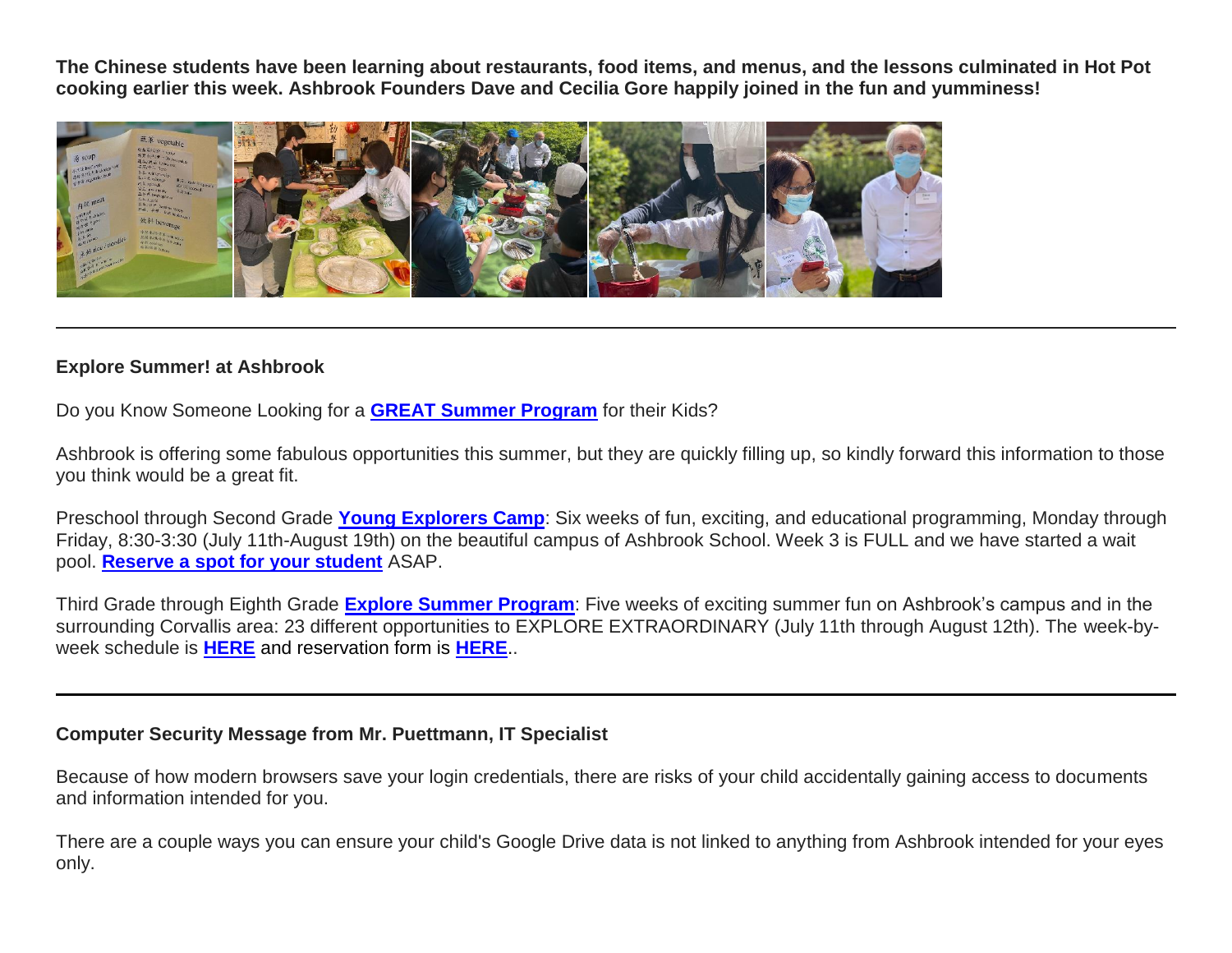The best way is to simply use a separate computer from one your child uses. Make sure you only log in to the private drive on your own computer and never on your child's.

If separate computers aren't an option, you can set up Profiles within the Google Chrome browser on your shared computer. (Find more info on profiles in Chrome **[HERE](http://link.mystudentsprogress.com/ls/click?upn=t3AI3kjK1Pyk9qPfHnOahelBVVSIlRAa3GeSLMbkINmgHr3guxrPuqfp-2Bh-2FJW4nCZ4g8Gi3XkGXC-2FKATZbsSvuMVTj1jllPfbrIA9wF4VhU4Wc08gVpti2ARvzQneV7L-2BIjTvlCviPrMDcSWA7dPPSX2XzjD81gUptKYZpIagrcTzJVqRNZ3uGDK-2BmWSaC8gzePTDUjtEs3eucNcTugE76s6tQzd2fJmKQwgUDbuRfmZOyHPyaqMwxEgBgIn6e72j93qmXKJU-2BeFh578REqqC72Uxv9CwWLuujreYh-2F8-2BdZ1aEPv92cdCglEThrVMHTYVDIWWVVZyRiKk2V-2B6ia12kS5xrf6582roEIsX4Uxx4M08FuKcePVz-2BsYqg-2BjcSSI15SBqogKk6Mo3-2FrzzA2IaByH-2Fu1Xw2YZnx7ebfNxiOrjVij-2B-2F4fJJlAzTkB1nADEXZofV0vhnKwclgbwytq432m0nrBiPf0YgOrIfLI9su4BfOcOpqfqaVU7vK5th-2FCzeO-2Fzp9G6-2FLdQOLBtz0uZqX2N-2FMA6YsIlofz7tA6nWebXl9Mx-2Fet6z-2FAetrqfz77FVgv2gHugCOfUBme0oxULDl5-2F-2F-2FeBXe5ynTlLjbwBkcmNqeWTzPh0NHL2nEA1PnQrR6UD_1PndbFfBoQGSZbxwXHHEexw3B2F0fG-2BUmuXm6a-2BX-2BztzRWinYGK2xaF9ROBgSWJWfreDQGxiyZ0h69di7Syj9bdahxwDVj3vakCwcbzc98xM16GVV-2BOzHOUDVp2vSDmz8HQqj2q1FAtcdNVatMMHpjPFiMvcaYfDossz7dU9uw-2BgJDDShu6aqtQGwHFFc1UJo4-2FNLZrJGGgE-2FFoP5Z-2Fe2T1bNw7QwNjIESkB4u1-2F1bYHqTBSve29LCosBHSTw6tWsHVG-2FEAJNekhrltkODT6D1rQkwi5VlOfmaOy-2BulOBsNTUfCzXs5cj5QtwNcrAZx3MpqfQ2yUaYVdR4lSP1xMXE9OTBLClEPqHIW6koKMplMbL4qfEFHafgnzLTWfZ6330L6dsUCUkz-2FSJLws4c8uVOnzF81ZNMy8z8On6-2BEj9jCTfzISJTooUGA8oIWAHPda)**.) Once profiles are set up, access private files/data only when in your own profile. Of course, it's never a bad idea, when sharing a computer in this way, to have a conversation with your child about privacy and not accessing your profile.

Your last option is to use a private or incognito browsing window when accessing private files/data. When using a private/incognito browser, no login info or browsing history will be saved and when you exit the window, all access to private data will be inaccessible without intentionally logging back in. (Find more on private/incognito browsing **[HERE](http://link.mystudentsprogress.com/ls/click?upn=t3AI3kjK1Pyk9qPfHnOahelBVVSIlRAa3GeSLMbkINmgHr3guxrPuqfp-2Bh-2FJW4nCZ4g8Gi3XkGXC-2FKATZbsSvl8oblABHDUqNKCGMiMkC1JBYmnbDVnO-2BqdDRS8Xttgt-2BqtTd8FKcjM3eX3wT1tMi6OMCHoYbVxU6b9E2d9PeYxkCHUyNS4DUg9CSodNMK-2Biw2UlhziUEXlfoUw-2Fono5SuRMYf8ft56X6Kn3cJ5ECMgdDPFWD3rpJIeh-2FB10JQEXCUlbif1aSR1RMNVOiU8Dtw39-2BiQIricLEOlGNlPOkwcOOd2peK3-2FwIfOka7smXO2-2B4FX3eyBilnnM1kO-2FmtUe-2FE5OXKMlxW7V-2BgztlehpnRMAWrE8MzfTYuL2nAAOdEVvj4jweAKxRQpWdKImgW10pIDfPQO-2FF7hDE0K2ft-2FtnPt-2B6mULimbdzQtQzqMeisDH1fV-2B6qodVjgxIIbx2A6KqQIwrPRU19nz9BPb-2FJrJXitisvhhFlIGzTXhbfQoGURQDlSq2gSXrQgqW9dpXyk4fWfWm9aHlSxmpEMgG41a54vBOaFjm-2FL1FXWw0bAOHbDgxWWuCJftX3DrunOMDuaa2FAW3F8HUrvpOgV04mwYJWbzu-2B9NyIL5n0Z-2Fv7yj420MEYlYJXT5FXHBgI-2Fg-2FKR-2BcSt5O8tKDzMHJ7jJf2d4UA-3D2Jd0_1PndbFfBoQGSZbxwXHHEexw3B2F0fG-2BUmuXm6a-2BX-2BztzRWinYGK2xaF9ROBgSWJWfreDQGxiyZ0h69di7Syj9cYcMl7TwMCZl-2BPKvo1TwXdkC8GL6bX87fi8f7yMTjts3wKxBFWxWu29JtbOSvQ4igAdnHLQ3uQuF9D8u3uPhlEBxMNm4HIF-2FRFpkNVok1jqt0ah9EyORVMoseM-2FvY7YLphadUPvmpVF5IxCw8W-2FPhurhJwDy7-2F0QiXitix-2F4cwTgbIDZFOQtS2PlOEqb9NqamwF2cYbHJewILc66xyUgiom3LbI-2FZiaB8I4-2BsejBopvst3GHfs0w2mRx4RHk9SfjepVTLrxVidEEqqRTlRz-2FQ48P6L-2F8fnaW7guRZlBt8sDjUWghJyM0QLJmDhVEwhg1tRmnEka7FOJjibumgRUovfC69-2F3aPYveJF3johJetrO)**.)

If you have any questions, please let me know!

**The 5th grade class walked to the OSU Marine and Geology Repository for an incredible field trip. The big group photo is in a freezer that is -20 degrees.**

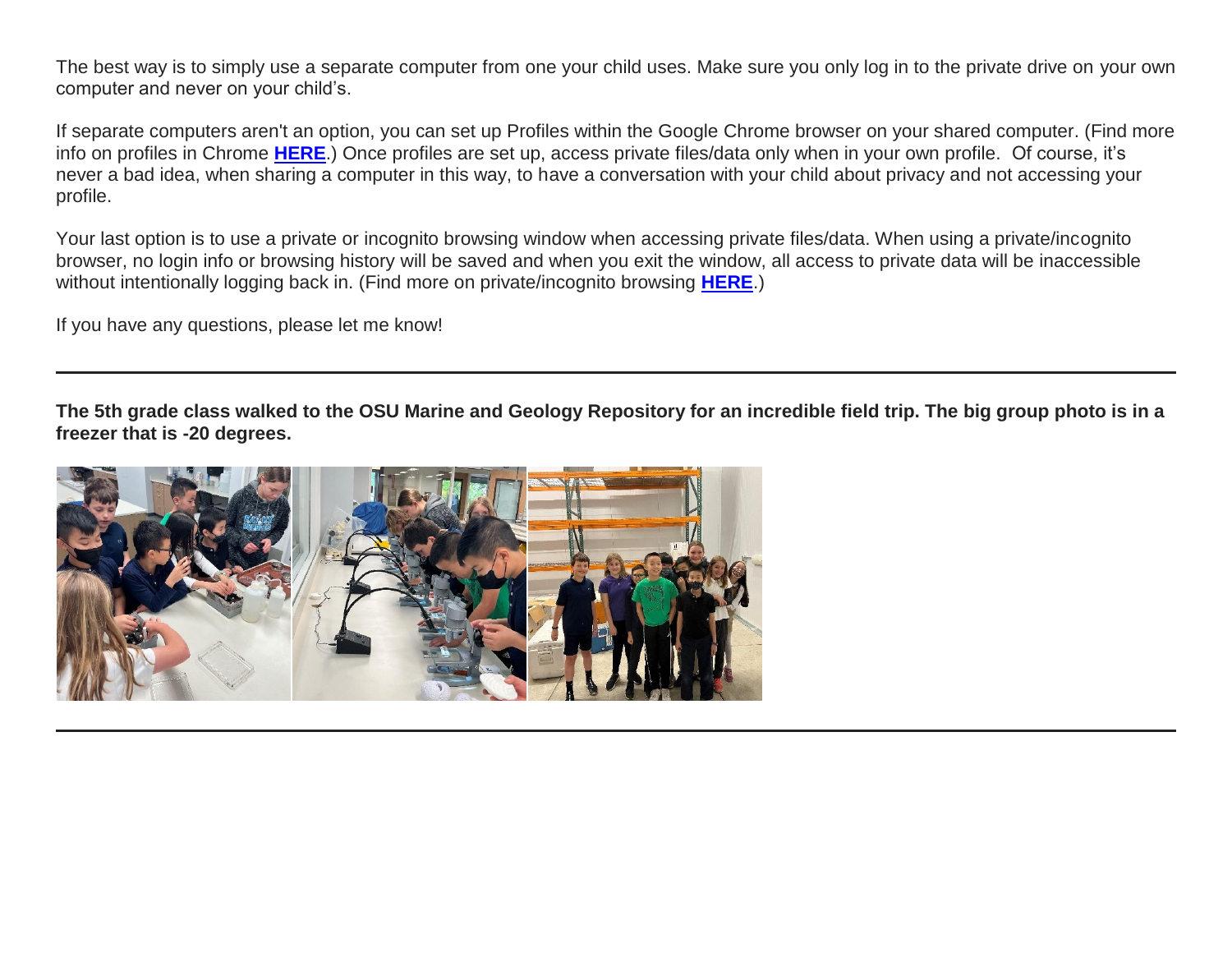# **Staffing Updates**

Our current job postings:

- **[Middle School Math](http://link.mystudentsprogress.com/ls/click?upn=t3AI3kjK1Pyk9qPfHnOahelBVVSIlRAa3GeSLMbkINmgHr3guxrPuqfp-2Bh-2FJW4nCZ4g8Gi3XkGXC-2FKATZbsSvh36U-2F2LOL8QthA4lUPWtTIN1GEYfFc-2BQews3-2BFAegm11eEIGHVP0MFYXOx7EvKLqvDAbNRxBvpIUhaRrdV2aIkzOyc4TSNuYwoshOUP28NZXhE-2BD7b8MAorEonftZAW6zB3s4NiB828Luv3a6FvUOKjaseffCmxcDduuLEbtw8PMHmqepxMLuoBf8pcI4fvBZ7xEElsZVj63lkNz5Do75qvE82qEkpLTB7A10uaXiAPFyAWe0KYPHXxHi2A6pQunzQ-2FLbDjy2pKImfvNjkpxpZJ3sj2yUOv2Lw5JsgEMRwRinQHadhqo3Yc0L6euop5Zjn337Tq7wj8-2FMV8RDNFLWUL8JufpGYfWZa6KLM0pS5yUp913iY7GJDKCROMadaP3MXHn18lZgy22WNp-2FqpRPx-2B6EONAUPb5-2FvicUZOWVljo8BklCINZ3esfjWyvvARB-2Bu7NUvTkuibQJnRibHzmvZLnecIDSjOZG0X0r1GkXTFpMT_a_1PndbFfBoQGSZbxwXHHEexw3B2F0fG-2BUmuXm6a-2BX-2BztzRWinYGK2xaF9ROBgSWJWfreDQGxiyZ0h69di7Syj9cICNXc-2Fnz8yLfNfDH8SmP9-2BJKzgdVu4xKj86V5xlyKfkyusJ-2BgK2RSWVcXyWPflWbKQDt2jtthXjhrVY2E0PP2BzX9H5zCtDbnlc2OyCxoaH0RPlaZrkJuqJ0ctPGFblZaq0QXnfFhuxPxnhG0-2FqNABdyGjWdcdjS8yphUG7U1e9B1IPKVkjbl-2BsV8XW6gIA2BjaNxCCg5LVO6B5Dg5eCpCekoBdyBKLkf8ZbZIfPT-2F9zEmx-2BWzJdHrzth6tPmiOYrqCKKTGxUlL8hlLmmfoXQp1TF0B5NaV6DkPtVNjXXz2wMTIW9o7-2FmkisEvO0FfHisSsZtgbG54oTIOhScZSFuwKvKEJy-2F0Gvz82AoSOMmG)**
- **[Middle School Spanish](http://link.mystudentsprogress.com/ls/click?upn=t3AI3kjK1Pyk9qPfHnOahelBVVSIlRAa3GeSLMbkINmgHr3guxrPuqfp-2Bh-2FJW4nCZ4g8Gi3XkGXC-2FKATZbsSvh36U-2F2LOL8QthA4lUPWtTIN1GEYfFc-2BQews3-2BFAegm11eEIGHVP0MFYXOx7EvKLqtL0BgJfixKU-2Bh695LEh9c-2FclElpbAAh70eX6T5MXDA-2BPqZg7rRLoQhWJ8zEQpcA-2BDeYVavf83W65-2FDYBWDOj-2B7T9EAeIasGBlAOnrFz7-2F1MFjX1DLZQvSQ-2BOLsD5ZRjPa-2FSBiGGoVHJo2SM12XLAIywi9dL8KsuN-2FDrcxNIO526xi0idj-2BL41SilYF1ZKLW1BbeGUZmfsYk3drZEbqJo53NGU9or-2Bp37GYihNtkBH-2Bu63IRZtl1gjlViWY3j0M6d-2BNFYv49VnkpgV7RyfWhbNN6-2BqLQPb2Z5pTKM1OnJU3SIeS2c0qL-2BtwawhtfRman1hPX8GHGuc03-2F-2FwCNEUsE4OVxAcgJJeS8oNfJYAxBSooxR5qh8VLNs3R1NOMaFx1Sszd-2BQ3L7U91qKaf0zd-2Bkn5EiSAK98q8Prcq7-2FqsQuEXmXZ8_1PndbFfBoQGSZbxwXHHEexw3B2F0fG-2BUmuXm6a-2BX-2BztzRWinYGK2xaF9ROBgSWJWfreDQGxiyZ0h69di7Syj9Q1p86osyahbQnzowD-2F-2F-2FxM2oSgB1-2B77kMXGPFUzdtZ5IJeJJRCrOMsOGYekhApv-2FC-2BNoaMqWdQk-2FQKftpe1AOA0lGj22M-2Bc2CHSoEVa-2FP-2BMN1xK1QH9FkordbJa7rHOEyWljD1KyhAuU7YpTuJaR4I-2BQZDJsvezOBwaPGAHkudkBpwsyFOSc-2Fei4ewwtbCf3bUscwi36fN3AJO9UIRoLXBSdB-2BD-2FVq0jOf0NyXno7GVWMl9uskmfzD0NSR-2Butcn4chK1pMBxcL802p8HV10uRJojs1HoPnDSXKN6ICstE7uNVpIXcALgJ0pwxwNZPCo-2BwMmtIUlHAWdnhhgVkUqiPTbAQhvphoSyWV2C-2FSI1ZAl)**
- **[Middle School STEM](http://link.mystudentsprogress.com/ls/click?upn=t3AI3kjK1Pyk9qPfHnOahelBVVSIlRAa3GeSLMbkINmgHr3guxrPuqfp-2Bh-2FJW4nCZ4g8Gi3XkGXC-2FKATZbsSvh36U-2F2LOL8QthA4lUPWtTIN1GEYfFc-2BQews3-2BFAegm11eEIGHVP0MFYXOx7EvKLqo4bT5XG3WfT3JFzE6LmShNJNpuyJy4WO5Nl0HYuKrHuksRFPyp2kqqhpExIjoZg-2BrvXeBxYLlW9lDQdxdelUIYdouoyaEPFni9SQY1Tt-2FQ49P6gqblQFgdc4dMaAFuUHE-2FNAjJgQlPLIim8jc4sJseWJkhkaTiED05e1YoZpWsTGO8ES-2F2HLffyEMwPGpLDdF7bujl-2FvWQEYc4TLEpfA7njx2wVV-2FbOM7vDlC2g2ZiW-2FGr95TvnW9KAHhXOCAuKdbRdCpkEehCkxbZstyACl0pK1na3hGQnJqaKGOHlU-2BURHxpD98SnFqFwllbiV7JGK7FK15RnyMvkDIJE7osme3F-2FzRm5Zdg79BMQgTg2v1Se4rVfNP-2BmbKF9cZfieODS0dA7kGKbbVabxstNxMhIQL5CLIAX23tojlIAOI74LnxM1y4M_1PndbFfBoQGSZbxwXHHEexw3B2F0fG-2BUmuXm6a-2BX-2BztzRWinYGK2xaF9ROBgSWJWfreDQGxiyZ0h69di7Syj9SIB8NUoZkQY90F-2BrocJvUGKHuue6NwJkhMXxshRhEMmbVdcJP-2FI94InRrjhKJbcPh6C9bf6qUfO70bNISdfMwPzJT5Px-2FFO6pYFNkL9ya0I3HWY5S1lmKjVHhDuYAoGtJKr3SuYvDlip9xnhBrJxajsoGfMrvYabZqlrNgV-2BP1bQHRP9YC-2FH2230-2BFKFFyiwlJSgzublymyFyqZ2QEluxSdsE-2Fsup9aa84hBOr-2F4FBaQZgyVizSk-2FVQEjM1HbgcLupXW5lUVCCx-2BfddN4S8TPAY7Eb7-2F1-2BkAtsjps-2B3SeQMABlsAqbV-2FwM5m-2BWjTGDK1fGHml-2FtS3lwsiNOXm0q0Eyx87lmsOhFUjIKDU4gMpm1)**
- **[PT Theater](http://link.mystudentsprogress.com/ls/click?upn=t3AI3kjK1Pyk9qPfHnOahelBVVSIlRAa3GeSLMbkINmgHr3guxrPuqfp-2Bh-2FJW4nCZ4g8Gi3XkGXC-2FKATZbsSvh36U-2F2LOL8QthA4lUPWtTIN1GEYfFc-2BQews3-2BFAegm11eEIGHVP0MFYXOx7EvKLquZMNeofhzegp8OfIxk1dtNsbo9bTaWAniDe5HszPOPAdgiDXKt6IqmVUrP1rIZGeiMDPxS7GCaZtHZhHBYhQomCkszeS7YJi-2BAh5pwR6OMMvg-2FVhqnzlhiBvG5xW2DKAnWKpO8s-2B8Gr1QahYhXBLmekgPvTqqBvmnPNZHqNgsC1t-2F-2B8VaKFeqynn4KVNNSwZXyaslXVQf3CvfOheCLvhZDJW3oY-2BNTh1uFRXJrHcUwg9fRNWXQZcsVgLKw2iqtGetk-2F1AIbPXp5c59DHO-2Fkub20hc13f9jWK-2FGPqhVyK62M62WXoXXVLpaITepSrBDDPTd2WTsUPnIAUnzaOI4wB0a-2FO2gYklkOtVYMTJ33r-2F3MytF-2BFuNumx-2FZBcK6meOroIjSVAbuawGP3IzA0JWlNTY-3DjwaN_1PndbFfBoQGSZbxwXHHEexw3B2F0fG-2BUmuXm6a-2BX-2BztzRWinYGK2xaF9ROBgSWJWfreDQGxiyZ0h69di7Syj9RjYFFdltBBNHECOdvLiIa5vglzhC3ZQWeQI0REmmbJ1abfRBSpCBOSZzcb1XCnrJY2RYNtaZQN5ddIfKHv-2FCvEtqKMKcZYMGsyQ9AZUS222DnKDo81arKK97Yjmn8MLKu0lqFkhsAEDKw8Yvi0phlEskMeAaMR5BUwJoGNcfCVNsPA-2FGaSDMjTmNxHMW2iJQPGTnZAMPaN8DQqLRYRXy39KFfBHnlR9wIV3rQfIhddA-2FOV3R3YYbwVgzwZboek5j9MlAEBGzQWt6ggG77rQYZwsAbSHJWYtDF6jlE4TSFIfYlrmN1-2BLwgCU5TP0wYFsaqKE3PbFiI-2BVh8l4z3zMIVTnxRLSg1aoQ6PzOyPZLO-2Bk) Arts Specialist**

# **Volunteer Library Support Person Needed for Next Year**

We are looking for 1-2 volunteers to enter new books into the library database, ready newly added books for circulation by wrapping and applying spine labels as needed, update patron database by deleting former students and adding new ones, prepare and distribute current library cards, check in and check out books.

The position would be for the school year, Sept 8, 2022 – June 19, 2023 or continuing into following school year, if desired. Days and hours are flexible, but they should be during school days/hours. Former library experience is not a requirement. You will receive training and support, as our goal is not only to fill an important Ashbrook community need, but to ensure that the involved parent volunteer(s) have a satisfying, rewarding experience.

Please contact Mrs. Rachel Sechler or Ms. Jerri Jessop if you would like additional information.

## *Still relevant*

## **Enrollment dates to remember** --

- 6/15 Early bird discount for lump sum tuition payments due
- 6/30 Lump sum tuition payments due
- 8/2 10-month payment plan begins

**Admissions Resources --** The **[Communications from Leadership](http://link.mystudentsprogress.com/ls/click?upn=5XDbAd9r0ovG7GZusFBG8PaUF78UqItDelTGdwk7Y5b5X9xo7Kc03q0-2BfN5d1czkM9clAxLHByegCe1URLdurQYW55yy5QMlhL-2B3GywnFUY-3Dhwtj_1PndbFfBoQGSZbxwXHHEexw3B2F0fG-2BUmuXm6a-2BX-2BztzRWinYGK2xaF9ROBgSWJWfreDQGxiyZ0h69di7Syj9TkSv6dU-2F5gPVCJgeEnjs9kOV-2BKFwOKHVZ3QTY-2B5NoyNb6gUqcMGwoaTyidUPybrHkAyXlMx5IhfS1-2F8bPAtG4xvvKn-2BrbLxL6u-2FwjeW-2Fk4lGaOkKscV-2BSRzCb2y8E5FWbSS-2FiA42GiFNNxwD0LgjU2BbD5XNeeK2cAWfKvKv2iDUkUQj04CIGMvIAdPSynu66BeIXx-2BnErj0phBsQShhcYsalJa1JV16jzzfy9qNxcjBx-2BFTQyqwcqh-2FdkoYzw9OZBmlUXH5A4t-2F7kKo8WWXd9SoPfl7VYZZKgo5xMgIRoXH-2F-2BAE9Neo4r5O9OMUr1pTZ9CWNJx97eQgvvYbNVK3KBFDP5IHPojTK6-2F8pFFgHCW)** page on our website now includes all of the Admissions videos. In addition, there are also videos on the website under each academic section of the school: **[Beginning School](http://link.mystudentsprogress.com/ls/click?upn=5XDbAd9r0ovG7GZusFBG8PaUF78UqItDelTGdwk7Y5Z6snw4T29-2Bxfvechik02zNEL6wAuj9QXLwIjlUsk24mw-3D-3DjUur_1PndbFfBoQGSZbxwXHHEexw3B2F0fG-2BUmuXm6a-2BX-2BztzRWinYGK2xaF9ROBgSWJWfreDQGxiyZ0h69di7Syj9RZ-2FJ5tmyUWjy7hBFR9uSGcuKym7KcUZHfrd8scyNUzmcMbm-2BSDvduURxsVDZlfTtiMMDGFUOqPFHuPpIZ3pZy973yW0pgVBUlF68NLq2MMt5wrPFRdpNodSp6SPwf-2BV3a1bJzyi9O8lItY9EQYEKe-2FpWqehJwU2XIHhcti21XH-2BO66-2BsMQY3yZ6HYxMc6igjLP17yB8AnQLbrP5RFZ5gA-2FuGTBhf31UzUT77tkZefSeOIqqgf8P7-2BYX6b4d-2FQgQRgF5dHzXfBe79ZSgDRwFnJZgSMfu-2Bh6ORb7w8Ej6-2FykhqTwgwKoAAsbBk9PzyMkmv4-2BN4pKtcRAlxXygrVJ2G-2FT7QFF5ex-2BaCG18Jq3EOPen)**, **[Lower School](http://link.mystudentsprogress.com/ls/click?upn=5XDbAd9r0ovG7GZusFBG8PaUF78UqItDelTGdwk7Y5Z6snw4T29-2Bxfvechik02zNb96E2n02BmLy-2BDeVrA2O6L3VVPSlnJYYTCxxqGEZvmU-3DtVyN_1PndbFfBoQGSZbxwXHHEexw3B2F0fG-2BUmuXm6a-2BX-2BztzRWinYGK2xaF9ROBgSWJWfreDQGxiyZ0h69di7Syj9QI9fMCmguRrIf7Xy1RETfBGawSAtPn4j8vcWGf5o4X-2BFU62MicaNWrnxMucTN3kVkxI6ib5e4TLTqjGaxlR7hykC-2FccTG284-2B-2BotxV4dA1Rb7qwX59ZMJG7tc2toP6WxueLQJZnbrRD9givEjtolD6dQ-2FQuwez7wUSJ8CU8yN4HfplkZrdC-2B3m-2FGESe8OvKlvY1iyy-2BzmelGBk6XtdbfpK-2Fm-2FUl-2Fuy-2Bs3Af1cZazAR-2Bj8n-2FWgnp1FuBL5rny3LfPzPxt7-2F0EL-2BkqFnX37uC-2BBaCW3ayft9BE82z2C-2Bvu7t9tVBHc3HDlpzw81gv2QWL5Bk4dZchKVxs4m4UAbAkrqCOY4-2B6-2FJigZSluQrsmcZ16)**, **[Middle](http://link.mystudentsprogress.com/ls/click?upn=5XDbAd9r0ovG7GZusFBG8PaUF78UqItDelTGdwk7Y5Z6snw4T29-2Bxfvechik02zNpVTnQc-2Bzw64iOxcZ2QP9SPAsaPIfJfs2mZbHTh4tX4A-3DaZxZ_1PndbFfBoQGSZbxwXHHEexw3B2F0fG-2BUmuXm6a-2BX-2BztzRWinYGK2xaF9ROBgSWJWfreDQGxiyZ0h69di7Syj9Z6-2BhzYhL70eCxTJB9NkA7citjQYyTl8dVmjWIFWjeV4I99-2FW4QdYPFrp6hpFOqn-2B-2F9B10mUW-2F8D0Y1-2FKyDhvkio9OmhbInPXvyB2Dv4VrGjc3YS8MOtTlzrVg41FXf7cu2UE5L5BiseMryAFyX0fsXg5kiTQYCqOXE8qKObo7uYMTrcAh8d72mVukRjzkNdvY-2F0-2FzcTG0MNb4Dyns8sFLa-2BR4qVPwO1mp5IRzp1K-2Fwq1oT3MUetfYhxCxjwmGsM6EBWx5VteqTC0nB-2FXq3-2BmbXpq4MZds8m4-2BXc5bw-2Fl7DRK4Us8MHbIjuEpqFG5F1tUq6Rla8aipyzTCZdkEDRIydB8futI-2FsjPt1ai2U759-2Bd)  [School](http://link.mystudentsprogress.com/ls/click?upn=5XDbAd9r0ovG7GZusFBG8PaUF78UqItDelTGdwk7Y5Z6snw4T29-2Bxfvechik02zNpVTnQc-2Bzw64iOxcZ2QP9SPAsaPIfJfs2mZbHTh4tX4A-3DaZxZ_1PndbFfBoQGSZbxwXHHEexw3B2F0fG-2BUmuXm6a-2BX-2BztzRWinYGK2xaF9ROBgSWJWfreDQGxiyZ0h69di7Syj9Z6-2BhzYhL70eCxTJB9NkA7citjQYyTl8dVmjWIFWjeV4I99-2FW4QdYPFrp6hpFOqn-2B-2F9B10mUW-2F8D0Y1-2FKyDhvkio9OmhbInPXvyB2Dv4VrGjc3YS8MOtTlzrVg41FXf7cu2UE5L5BiseMryAFyX0fsXg5kiTQYCqOXE8qKObo7uYMTrcAh8d72mVukRjzkNdvY-2F0-2FzcTG0MNb4Dyns8sFLa-2BR4qVPwO1mp5IRzp1K-2Fwq1oT3MUetfYhxCxjwmGsM6EBWx5VteqTC0nB-2FXq3-2BmbXpq4MZds8m4-2BXc5bw-2Fl7DRK4Us8MHbIjuEpqFG5F1tUq6Rla8aipyzTCZdkEDRIydB8futI-2FsjPt1ai2U759-2Bd)**, and **[Specialists](http://link.mystudentsprogress.com/ls/click?upn=5XDbAd9r0ovG7GZusFBG8PaUF78UqItDelTGdwk7Y5Z6snw4T29-2Bxfvechik02zNMR-2Fb8j-2BZZ3iBC3Mz8vTsOTVgk69CbM7es3LdBX2F3K8-3DZEsb_1PndbFfBoQGSZbxwXHHEexw3B2F0fG-2BUmuXm6a-2BX-2BztzRWinYGK2xaF9ROBgSWJWfreDQGxiyZ0h69di7Syj9bbH6KXtVNigerTdfTtmfFxvQwzmKsOZjeId4h72FXS1aINuyFE6Gx-2F9nN-2FNpf0o96pgwXXbBa7M-2BDUzhsmY2Cx2gETEeDTZhIh4NpjIBNevoSOKjfRihlQdGUsS55SfoesHPQlgU-2F7uQPnhcytGvh0YyWeH3p0Xj-2B2iRGdqz-2BR9BZ0cjg33JR5sBzaqb0prrUUQNHfe3haId6S9VhIbwRvC21ap4HAWyGqTonwkuBaUhS5WDVyGq-2BzNtypWwEJD5uwDwLxlmZrJVAhvM5eMcGtyVYVitB-2BZcgv3x5eKiA0TcTXmAIM9ouhv7QQv0-2FpPCUjLltQ1jjJwXaCNOdZdcHVaJNmKvXdtfWsfrkxedAzh)**.

**Family Referral Stipend** -- If we end up enrolling a new Explorer family you refer to our school, you will earn a \$100 referral stipend.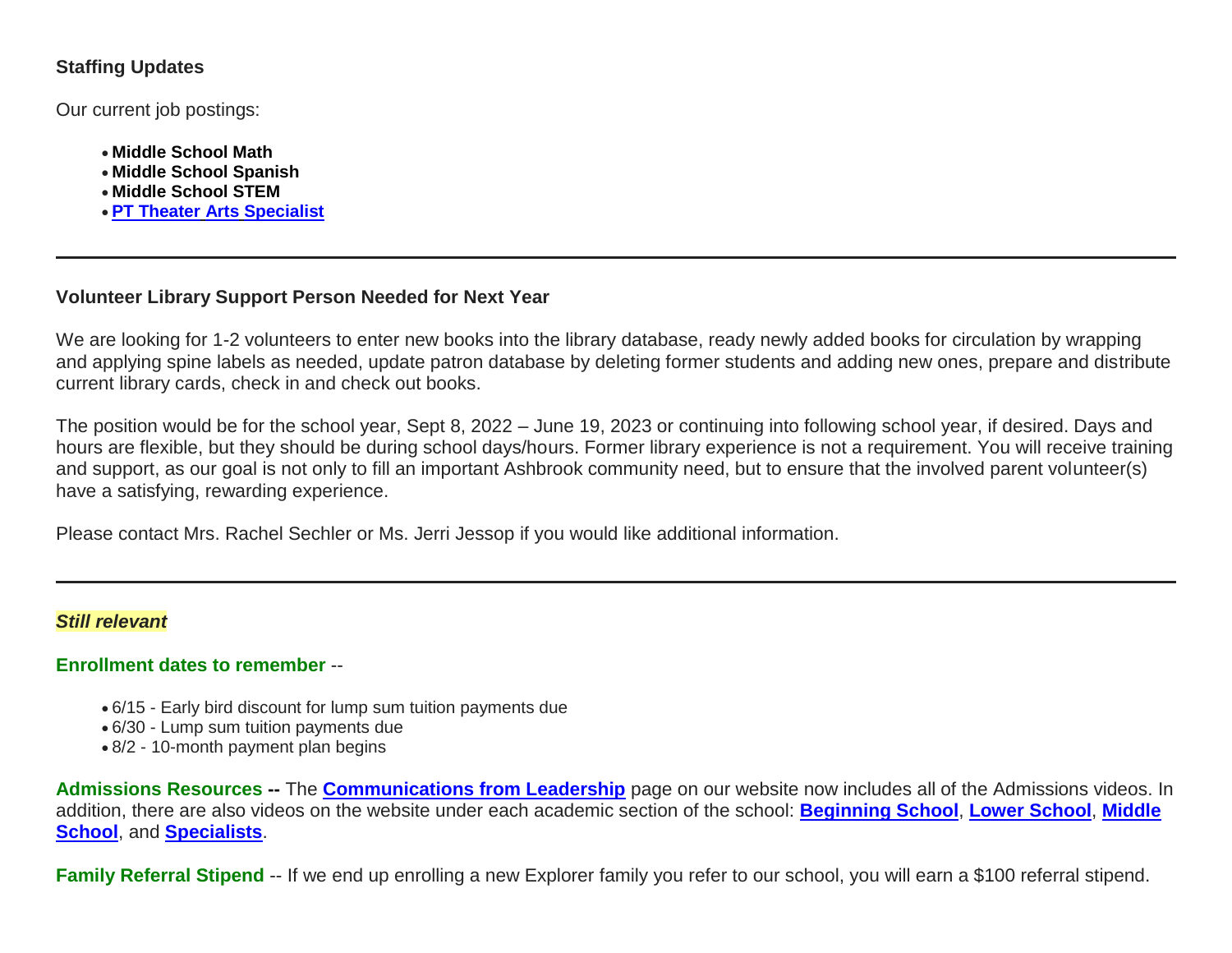**Please do not allow your students to stay and play in the playgrounds.** Our outside playground is used by our after school program, and the undercover playground is tidied up at the end of each day by the beginning school. Thank you for your cooperation!

**We are in need of used booster seats.** If a family has outgrown their booster seats, please consider donating to Ashbrook. Please make sure they have not expired (they have a 10-year expiration date). We use these boosters when families forget to send one for field trips in our lower school and our current boosters are nearing their expiration dates.

## *Beyond Ashbrook*

**Vina Moses Center and Starbucks have teamed up to host a Summer School Drive** to provide Benton County low-income families who are participating in Corvallis Environmental Center's Summer Camps and Vina Moses Center's Back to School Program.

They are asking for \*NEW\* items in children's sizes 3T-18:

- Backpacks
- Water Bottles
- Lunch Boxes
- T-Shirts
- Athletic Pants/Shorts
- Sweatshirts
- Underwear
- Socks

Donations of new items can be dropped off at all 3 Corvallis Starbucks locations from May 1st through May 31st. Gently USED items that fit the description can be dropped off at the Vina Moses Center during donation hours (Monday & Thursday from 10am-12pm and Tuesday from 2-4pm).

## *COVID News*

With the Memorial Day weekend coming up, please plan on picking up your WVT PCR test from the orange bucket on Tuesday 5/31 and WVT will pick up on Wednesday 6/1 and publish results after this date.

Mrs. Sechler is the contact for all of your COVID questions. Please reach out to her if you have any inquiries about school policy or if you are wondering about specific scenarios related to your family's quarantine or testing status, but **[please check here first](http://link.mystudentsprogress.com/ls/click?upn=n7jYKe39nC4PrVAw2BzaOolgU5XUleaJ61qfvNJxTW3uoi8RFzNYUfSc1qXdqajA34djZWrxIBJBxzp2whbybvqIYp3dDOkCDgKesziBdCnKtidG2crRPyCi11xmluZ9lzap-2BkWkoneE3-2Bm8GZuyGHM9qXQ4F7DaS9ifKLsHfIH4-2F1jM0HaaPGkD7OJWOXaSCrrgMSBu-2Bhbvj5sICzYQmA-3D-3DobeR_1PndbFfBoQGSZbxwXHHEexw3B2F0fG-2BUmuXm6a-2BX-2BztzRWinYGK2xaF9ROBgSWJWfreDQGxiyZ0h69di7Syj9Vu47i43ZZl8O0BFB9eaoNQxlrxEOM1OeH9Wf7FXBfV-2FFbFSM88Bb-2BH7RudCzzRfXU3AICBpX-2BE1wSvWjcJq49omW4AVfn1A254VVpEW-2FCYt-2FjVkU-2F28sFWMyBZdrpWKZGhbydwaWhQHP0EhXl-2BKlSS7dcBPQ-2B6qUZFzQqxSma-2FZIo4cGwZmZ9aLGYK2GHWp0kdWhVjM9FTjzBIVKBk7M6djfw7z5-2BMySavqWmJ8hRxy0W9Raj-2FJd2r9Od4VWOYyFwhiJ2pUnAapFEga7jaJrdj4ugXwwbBwLVHt5RfZKCe2oWa0lYtyr-2BbMj8wIH-2FbDpf6TackgTGRfDcsf409SnRplK0n7P51ZrSi476wSROp2)**, where you may find your question answered.